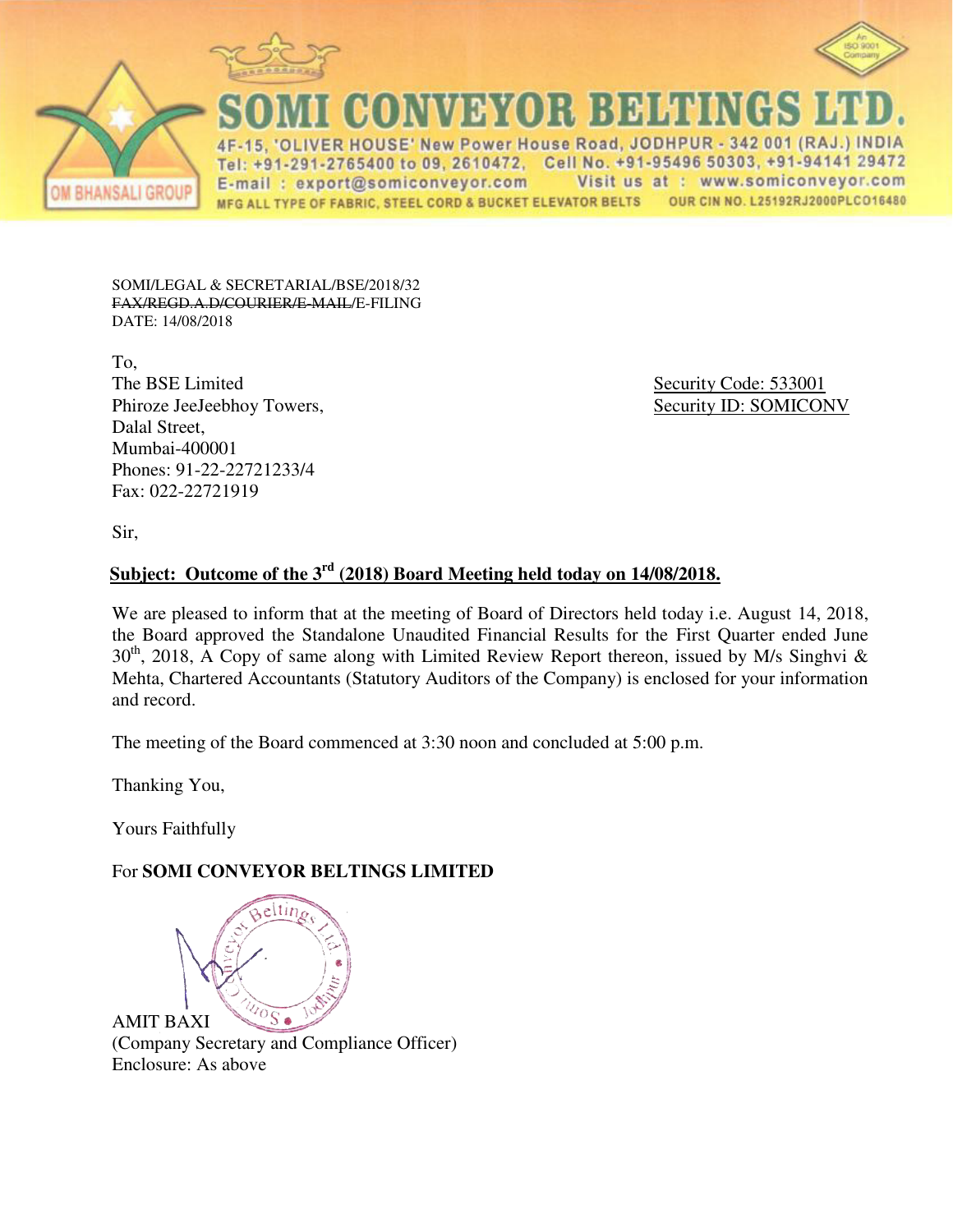#### SOMI CONVEYOR BELTINGS LTD. Regd. Office : 4F-15 Oliver House, New Power House Road, Jodhpur (Rajasthan) Email: cmd@somiconveyor.com Website: www.somiinvestor.com CIN: L25192RJ2000PLC016480

#### **STATEMENT OF STAND ALONE FINANCIAL RESULTS FOR THE IST QUARTER ENDED JUNE, 2018**

|                                                                                                             |                                                | Rs. In Lakhs                                                     |                                                                 |                                                                                  |                                                                                       |                                                              |  |
|-------------------------------------------------------------------------------------------------------------|------------------------------------------------|------------------------------------------------------------------|-----------------------------------------------------------------|----------------------------------------------------------------------------------|---------------------------------------------------------------------------------------|--------------------------------------------------------------|--|
| <b>PARTICULARS</b>                                                                                          | Quarter ended<br>June 30, 2018<br>(Un-Audited) | Preceding 3<br><b>Months Ended</b><br>March 31,2018<br>(Audited) | Corresponding<br>Quarter ended<br>June 30, 2017<br>(Un-Audited) | Year to date<br>igure of current<br>period ended<br>June 30,2018<br>(Un-Audited) | Year to date<br>figure of<br>previous period<br>ended June<br>30,2017<br>(Un-Audited) | <b>Previous Year</b><br>Ended March,<br>31,2018<br>(Audited) |  |
| Revenue from operations                                                                                     | 1410.71                                        | 1226.14                                                          | 1080.20                                                         | 1410.71                                                                          | 1080.20                                                                               | 6515.86                                                      |  |
| I. Other Income                                                                                             | 3.85                                           | 28.72                                                            | 5.33                                                            | 3.85                                                                             | 5.33                                                                                  | 54.82                                                        |  |
| III. Total Revenue (I +II)                                                                                  | 1414.56                                        | 1254.86                                                          | 1085.53                                                         | 1414.56                                                                          | 1085.53                                                                               | 6570.68                                                      |  |
|                                                                                                             |                                                |                                                                  |                                                                 |                                                                                  |                                                                                       |                                                              |  |
| III. Expenses:                                                                                              |                                                |                                                                  |                                                                 |                                                                                  |                                                                                       |                                                              |  |
| Cost of Materials consumed                                                                                  | 998.72                                         | 1160.04<br>0.00                                                  | 876.47<br>5.25                                                  | 998.72                                                                           | 876.47                                                                                | 4392.92                                                      |  |
| Purchase of Stock-in-Trade<br>Changes in inventories of finished goods, Work-in-progress and Stock-in-Trade | 9.47<br>$-103.79$                              | $-33.34$                                                         | $-456.03$                                                       | 9.47<br>$-103.79$                                                                | 5.25<br>$-456.03$                                                                     | 10.53<br>$-312.05$                                           |  |
| Excise duty on Sale of Goods                                                                                | 0.00                                           | $-573.08$                                                        | 115.54                                                          | 0.00                                                                             | 115.54                                                                                | 112.51                                                       |  |
| Employee benefit expense                                                                                    | 87.71                                          | 122.51                                                           | 96.54                                                           | 87.71                                                                            | 96.54                                                                                 | 434.70                                                       |  |
| Financial costs                                                                                             | 95.84                                          | 183.17                                                           | 61.93                                                           | 95.84                                                                            | 61.93                                                                                 | 369.07                                                       |  |
| Depreciation and amortization expense                                                                       | 100.71                                         | 123.05                                                           | 117.30                                                          | 100.71                                                                           | 117.30                                                                                | 485.41                                                       |  |
| Other expenses                                                                                              | 183.15                                         | 226.64                                                           | 234.25                                                          | 183.15                                                                           | 234.25                                                                                | 935.68                                                       |  |
| <b>Total Expenses</b>                                                                                       | 1371.81                                        | 1208.99                                                          | 1051.25                                                         | 1371.81                                                                          | 1051.25                                                                               | 6428.77                                                      |  |
|                                                                                                             |                                                |                                                                  |                                                                 |                                                                                  |                                                                                       |                                                              |  |
| IV. Profit/(Loss) before exceptional and tax (III - IV)                                                     | 42.75                                          | 45.87                                                            | 34.28                                                           | 42.75                                                                            | 34.28                                                                                 | 141.91                                                       |  |
| V. Exceptional Items                                                                                        | <b>NIL</b>                                     | <b>NIL</b>                                                       | <b>NIL</b>                                                      | <b>NIL</b>                                                                       | <b>NIL</b>                                                                            | <b>NIL</b>                                                   |  |
| VI. Profit/(Loss) before tax (V + VI)                                                                       | 42.75                                          | 45.87                                                            | 34.28                                                           | 42.75                                                                            | 34.28                                                                                 | 141.91                                                       |  |
| VII. Extraordinary Items                                                                                    | <b>NIL</b>                                     | <b>NIL</b>                                                       | 3.02                                                            | <b>NIL</b>                                                                       | 3.02                                                                                  | <b>NIL</b>                                                   |  |
| VIII. Profit/(Loss) before tax (VII + VIII)                                                                 | 42.75                                          | 45.87                                                            | 37.30                                                           | 42.75                                                                            | 37.30                                                                                 | 141.91                                                       |  |
| IX. Tax expense:                                                                                            |                                                |                                                                  |                                                                 |                                                                                  |                                                                                       |                                                              |  |
| (1) Current tax                                                                                             | 4.39                                           | 50.51                                                            | 12.68                                                           | 4.39                                                                             | 12.68                                                                                 | 83.84                                                        |  |
| (2) Deferred tax                                                                                            | $-17.25$                                       | 38.27                                                            | <b>NIL</b>                                                      | $-17.25$                                                                         | <b>NIL</b>                                                                            | 38.27                                                        |  |
| X. Profit/(Loss) for the period (IX-X)                                                                      | 21.11                                          | 33.63                                                            | 24.62                                                           | 21.11                                                                            | 24.62                                                                                 | 96.34                                                        |  |
| XI. Other Comprehensive Income (OCI)<br>a) Items that will not be classified to profit or loss              |                                                |                                                                  |                                                                 |                                                                                  |                                                                                       |                                                              |  |
| i) Actuarial Gains and Losses                                                                               | 1.79                                           | 7.14                                                             | <b>NIL</b>                                                      | 1.79                                                                             | <b>NIL</b>                                                                            | 7.14                                                         |  |
| ii) income tax related to items that will not be reclassified to profit or loss.                            | $-0.60$                                        | 2.38                                                             | <b>NIL</b>                                                      | $-0.60$                                                                          | <b>NIL</b>                                                                            | 2.38                                                         |  |
|                                                                                                             |                                                |                                                                  |                                                                 |                                                                                  |                                                                                       |                                                              |  |
| b) items that will be classified to profit or loss                                                          |                                                |                                                                  |                                                                 |                                                                                  |                                                                                       |                                                              |  |
| i) Income tax relating to items that will be reclassified to profit or loss.                                | <b>NIL</b>                                     | <b>NIL</b>                                                       | <b>NIL</b>                                                      | <b>NIL</b>                                                                       | <b>NIL</b>                                                                            | <b>NIL</b>                                                   |  |
| <b>Total Other Comprehensive Income</b>                                                                     | 1.19                                           | 9.52                                                             | <b>NIL</b>                                                      | 1.19                                                                             | <b>NIL</b>                                                                            | 9.52                                                         |  |
| XII Total Comprehensive Income (Net of Tax) (XI+XII)                                                        | 22.30                                          | 43.15                                                            | 24.62                                                           | 22.30                                                                            | 24.62                                                                                 | 105.86                                                       |  |
|                                                                                                             |                                                |                                                                  |                                                                 |                                                                                  |                                                                                       |                                                              |  |
| XIII Net Profit attributable to:                                                                            |                                                |                                                                  |                                                                 |                                                                                  |                                                                                       |                                                              |  |
| i) Owners                                                                                                   | 22.30                                          | 43.15                                                            | 24.62                                                           | 22.30                                                                            | 24.62                                                                                 | 105.86                                                       |  |
| ii) Non- Controlling Interest                                                                               | <b>NIL</b>                                     | <b>NIL</b>                                                       | <b>NIL</b>                                                      | <b>NIL</b>                                                                       | <b>NIL</b>                                                                            | <b>NIL</b>                                                   |  |
| XIV Profit for the Period attributable to:                                                                  |                                                |                                                                  |                                                                 |                                                                                  |                                                                                       |                                                              |  |
| i) Owners                                                                                                   | 21.11                                          | 33.63                                                            | 24.62                                                           | 21.11                                                                            | 24.62                                                                                 | 96.34                                                        |  |
| ii) Non- Controlling Interest                                                                               | <b>NIL</b>                                     | <b>NIL</b>                                                       | <b>NIL</b>                                                      | <b>NIL</b>                                                                       | <b>NIL</b>                                                                            | <b>NIL</b>                                                   |  |
| XV Other Comprehensive Income for the Period attributable to:                                               |                                                |                                                                  |                                                                 |                                                                                  |                                                                                       |                                                              |  |
| i) Owners                                                                                                   | 1.19                                           | 9.52                                                             | <b>NIL</b>                                                      | 1.19                                                                             | <b>NIL</b>                                                                            | 9.52                                                         |  |
| ii) Non- Controlling Interest                                                                               | <b>NIL</b>                                     | <b>NIL</b>                                                       | <b>NIL</b>                                                      | <b>NIL</b>                                                                       | <b>NIL</b>                                                                            | <b>NIL</b>                                                   |  |
| XVI Total Comprehensive Income for the Period attributable to:                                              |                                                |                                                                  |                                                                 |                                                                                  |                                                                                       |                                                              |  |
| i) Owners                                                                                                   | 22.30                                          | 43.15                                                            | 24.62                                                           | 22.30                                                                            | 24.62                                                                                 | 105.86                                                       |  |
| ii) Non- Controlling Interest                                                                               | <b>NIL</b>                                     | <b>NIL</b>                                                       | <b>NIL</b>                                                      | <b>NIL</b>                                                                       | <b>NIL</b>                                                                            | <b>NIL</b>                                                   |  |
| Paid -up equity share Capital (face value per share Rs. 10/-each)                                           | 1177.97                                        | 1177.97                                                          | 1177.97                                                         | 1177.97                                                                          | 1177.97                                                                               | 1177.97                                                      |  |
| XVII. Earning per equity share:                                                                             |                                                |                                                                  |                                                                 |                                                                                  |                                                                                       |                                                              |  |
| (1) Basic                                                                                                   | 0.18                                           | 0.37                                                             | 0.21                                                            | 0.18                                                                             | 0.21                                                                                  | 0.90                                                         |  |
| (2) Diluted                                                                                                 | 0.18                                           | 0.37                                                             | 0.21                                                            | 0.18                                                                             | 0.21                                                                                  | 0.90                                                         |  |

#### **Notes to the financial results:**

1. The above results have been reviewed and recommended by the Audit Committee and approved by the Board of Directors in their meeting held on August 14, 2018 and were subjected to a review by the statutory auditors.

2. The above results have been prepared in accordance with the recognition and measurement principles laid down under Indian Accounting Standard {Ind AS) -34, "Interim Financial reporting" prescribed under Section 133 of the Companies Act, 2013 read with relevant rules issued thereunder and other accounting principles generally accepted in India.

3. Effective from April 01, 2018, the Company has adopted Ind AS 115 'Revenue from Contracts with Customers'. The application of Ind AS 115 did not have any material impact on the financial results of the Company.

4. Consequent to introduction of Goods and Services Tax (GST) w ith effect from July 01, 2017, Central Excise, Value Added Tax {VAT) etc. have been subsumed into GST. In accordance with Indian Accounting Standard, as applicable and Schedule Ill of the Companies Act, 2013, unlike Excise Duties, levies like GST, VAT, etc. are not part of Revenue. Accordingly, the figures for the quarter ended June 30, 2017 and for the year ended March 31, 2018 are not strictly relatable to current period numbers.

5. As the Company's business activity falls within a single operating segment namely "Conveyor Belts", the disclosure requirements of Ind AS 108 "Operating segment" prescribed under Section 133 of the Companies Act, 2013 read with relevant rules issued thereunder, are not applicable.

6. The Company does not have any subsidiary company.

7. The financial results of the company are also available on the website of the company www.somiinvestor.com.

8. The figures for the previous periods have been reclassified/regrouped wherever required to confirm to the current periods presentation/ classification. These are not material and do not affect the previously reported net profit or equity.

FOR SOMI CONVEYOR BELTINGS LIMITED

**PLACE : Jodhpur DATE:- 14/08/2018**

 $\sqrt{2}$  MANAGING DIRECTOR **MANISH BOHRA SALI CHANGALI** 

≩in ੈਾ<sup>¤</sup>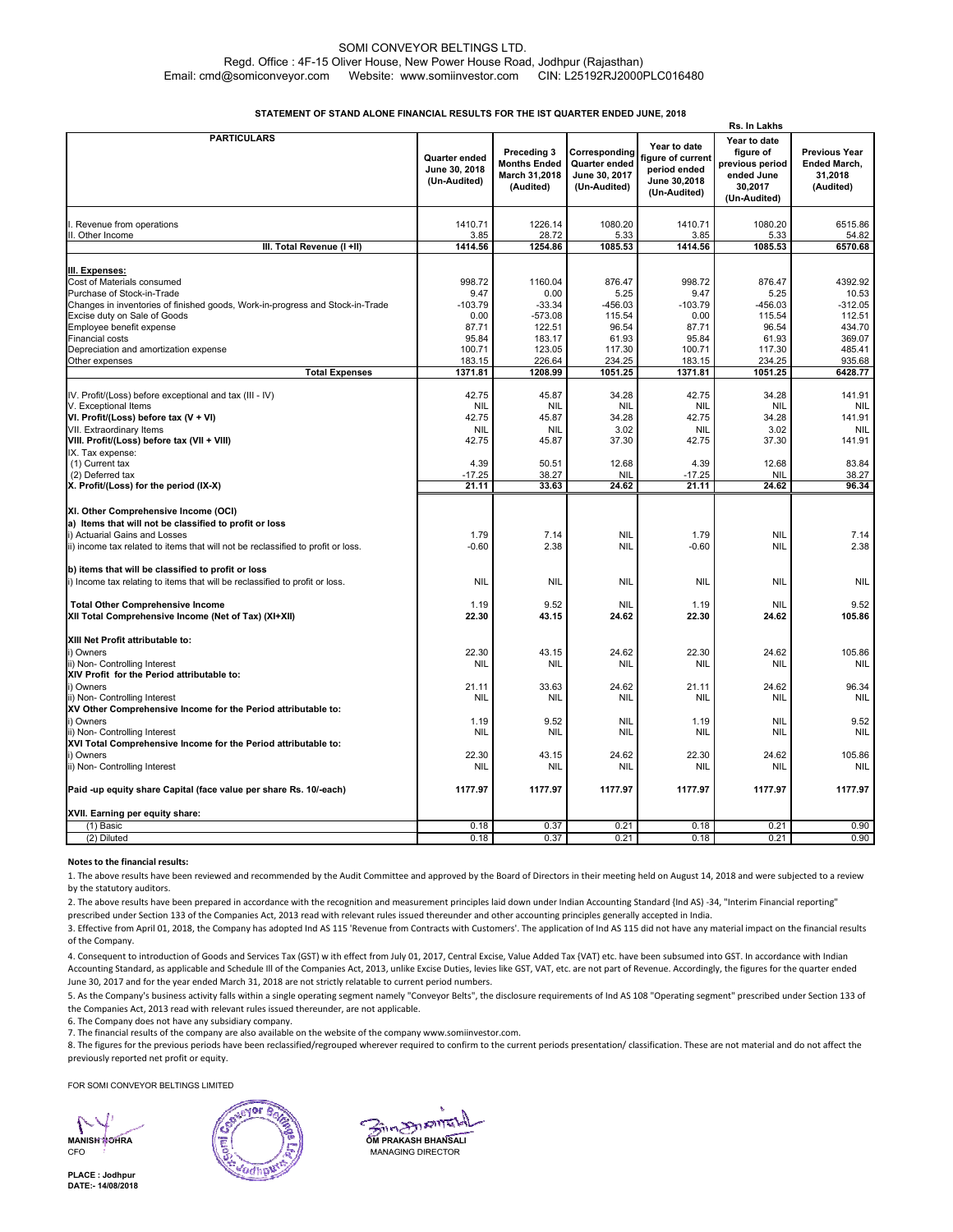

# **SINGHVI & MEHTA**

 **CHARTERED ACCOUNTANTS** 

**BEHIND MEDICAL AUDITORIUM, 166-A, SECTOR-D, SHASTRI NAGAR, JODHPUR (O)2637350 (R) 2633787 (M) 94-141-39933** 

# **INDEPENDENT AUDITOR'S REVIEW REPORT ON REVIEW OF INTERIM FINANCIAL RESULTS**

# **THE BOARD OF DIRECTORS SOMI CONVEYOR BELTINGS LIMITED 4F-15, OLIVER HOUSE NEW POWER HOUSE ROAD JODHPUR (RAJ.)**

1. We have reviewed the accompanying Statement of Unaudited Financial Results of Somi Conveyor Beltings Limited, Jodhpur ("the Company"), for the quarter ended June 30, 2018 ("the Statement"), being submitted by the Company pursuant to the requirement of Regulation 33 of the SEBI (Listing Obligations and Disclosure Requirements) Regulations, 2015, as modified by Circular No. CIR/CFD/FAC/62/2016 dated July 5, 2016.

This Statement, which is the responsibility of the Company's Management and approved by the Board of Directors, has been prepared in accordance with the recognition and measurement principles laid down in Indian Accounting Standard 34 "Interim Financial Reporting" ("Ind AS 34"), prescribed under Section 133 of the Companies Act, 2013 read with relevant rules issued there under and other accounting principles generally accepted in India. Our responsibility is to issue a report on the Statement based on our review.

- 2. We conducted our review of the Statement in accordance with the Standard on Review Engagements (SRE) 2410 'Review of Interim Financial Information Performed by the Independent Auditor of the Entity', issued by the Institute of Chartered Accountants of India. This Standard requires that we plan and perform the review to obtain moderate assurance as to whether the Statement is free of material misstatement. A review is limited primarily to inquiries of Company personnel and analytical procedures applied to financial data and thus provides less assurance than an audit. We have not performed an audit and, accordingly, we do not express an audit opinion.
- 3. Based on our review conducted as stated above, nothing has come to our attention that causes us to believe that the accompanying Statement, prepared in accordance with the aforesaid Indian Accounting Standards and other accounting principles generally accepted in India, has not disclosed the information required